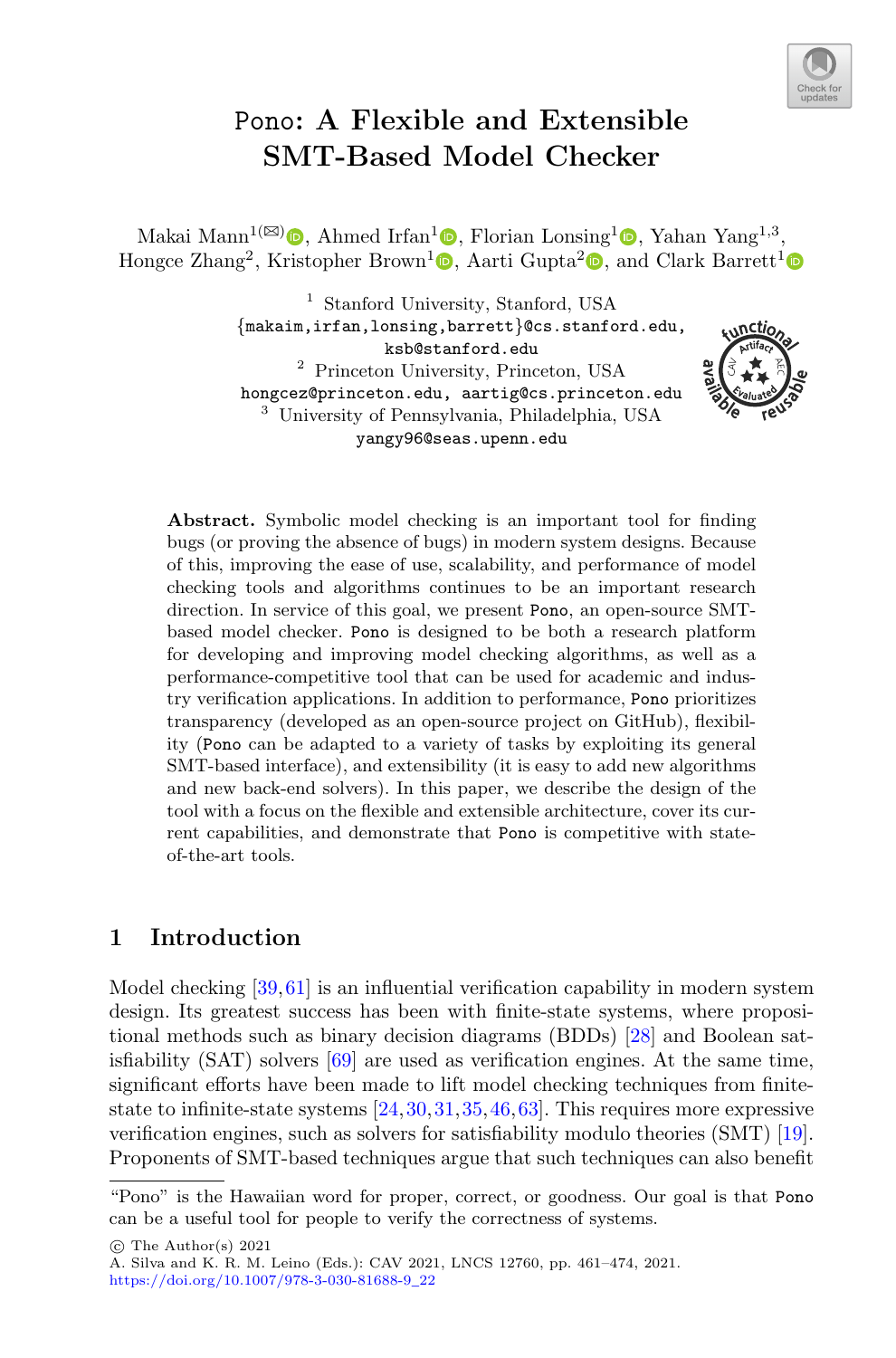finite-state systems, due to their ability to leverage word-level reasoning. Indeed, a word-level model checker won the most recent hardware model checking competition [\[22\]](#page-11-7), giving credence to this claim. Despite these successes, there remain many directions for exploration in model checking. In this paper, we present Pono, an SMT-based model checking tool, with the goal of providing an open research platform for advancing these efforts.

Pono is designed with three use cases in mind: 1) *push-button verification*; 2) *expert verification*; and 3) *model checker development*. For 1, Pono provides competitive implementations of standard model checking algorithms. For 2, it exposes a flexible API, affording expert users fine-grained control over the tool. This can be useful in traditional model checking tasks (e.g., manually guiding the tool to an invariant, or adjusting the encoding for better performance), but it also enables the tool to be easily adapted for other tasks. In addition, Pono is designed using a completely generic SMT solver interface, making it trivial to experiment with different back-end solvers. For 3, Pono is open-source [\[7](#page-10-0)] and designed to be easily modifiable and extensible with a simple, modular, and hierarchical architecture. Taken together, these features make it relatively easy to do controlled experiments by comparing results obtained using Pono, while varying only the SMT solver or the model checking algorithm. Pono has already been used in a variety of research projects, both for model checking and other custom applications. It has also been used in two graduate level courses at Stanford University, where students used both the command-line interface and the API. With this promising start, we hope it will have a long and productive existence supporting research, education, and industry.

#### <span id="page-1-0"></span>**2 Design**

Pono is designed around the manipulation and analysis of transition systems. A symbolic transition system is a tuple  $\langle X, I, T \rangle$ , where *X* is a set of (sorted) uninterpreted constants referred to as the current-state variables of the system and coupled with corresponding next-state variables  $X'$ ;  $I(X)$  is a formula constraining the initial states of the system; and  $T(X, X')$  is a formula expressing the transition relation, which encodes the dynamics of the system. The transition system representation provides a clean and general interface, allowing Pono to target both hardware and software model checking. Pono is designed to fully leverage the expressivity and reasoning power of modern SMT solving. Its formulas use the language and semantics of the SMT-LIB standard [\[17\]](#page-10-1), and its model checking algorithms use an SMT solving oracle. To streamline the interaction with SMT solvers, Pono uses  $\text{Smt-Switch}$  [\[59](#page-12-4)], an open-source  $C_{++}$  API for SMT solving. Smt-Switch provides a convenient, efficient, and generic interface for SMT solving. Smt-Switch supports a variety of SMT solver back-ends and can switch between them easily.

The diagram in Fig. [1](#page-2-0) displays the overall architecture of Pono. The blocks with a dashed outline are globally available and used throughout the codebase. The Pono API provides access to all of the components shown, supporting the design goal of giving expert users control and flexibility.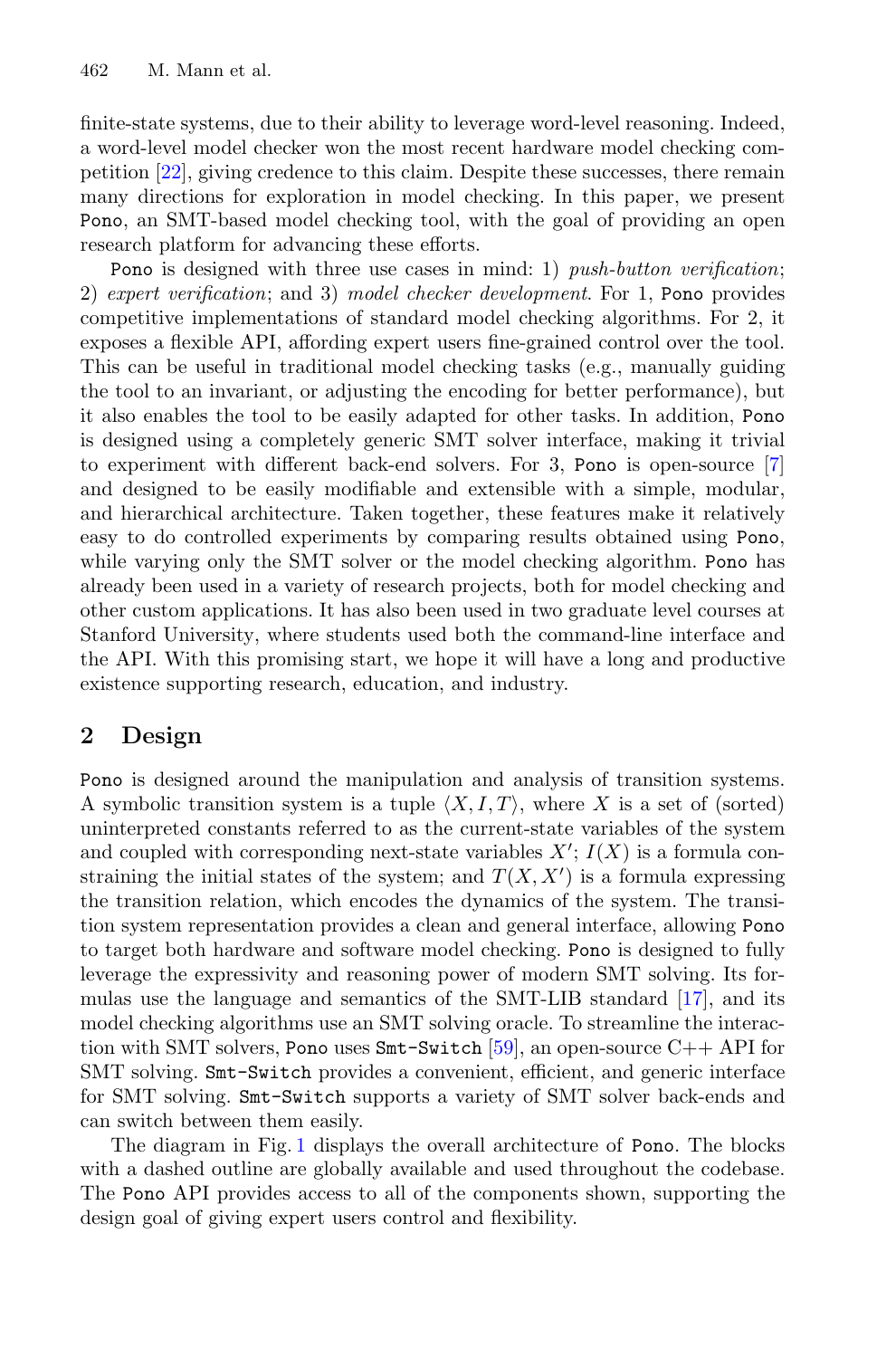

<span id="page-2-0"></span>**Fig. 1.** Architecture diagram

**Core.** The TransitionSystem class in Pono represents symbolic transition systems as structured Smt-Switch terms. Key data structures include the following: i) inputvars: a vector of Smt-Switch symbolic constants representing primary inputs to the system (i.e., they are part of *X*, but their primed versions are not used and cannot appear in  $T$ ); ii) statevars: a vector of  $Smt-Switch$  symbolic constants corresponding to the non-input state variables (the remaining variables in *X*); iii) next map: a map from current  $(X)$  to next-state  $(X')$  variables; iv) init: an  $Smt-Switch$  formula representing  $I(X)$ ; and v) trans: an  $Smt-Switch$ formula representing  $T(X, X')$ .

There are two kinds of transition systems: RelationalTransitionSystem and FunctionalTransitionSystem. The former has no restrictions on the form of the transition relation, while the latter is restricted to only functional updates: an equality (update assignment) with a next-state variable on the left and a function of current-state and input variables on the right. Some model checking algorithms take advantage of this structure  $[46,47]$  $[46,47]$ . Built-in checks ensure compliance with the restrictions.

A Property is an Smt-Switch formula representing a property to check for invariance.<sup>[1](#page-2-1)</sup> A ProverResult is an enum which can be one of the following: i) UNKNOWN (result could not be determined, including incompleteness due to checking only up to some bound); ii) FALSE (the property does not hold); iii) TRUE (the property holds); and iv) ERROR (there was an internal error). The Unroller is a class for producing unrolled transition systems, i.e., encoding a finite-length symbolic execution by introducing fresh variables for each timestep.

<span id="page-2-1"></span><sup>1</sup> Pono currently supports invariant checking. Support for temporal properties is left to future work.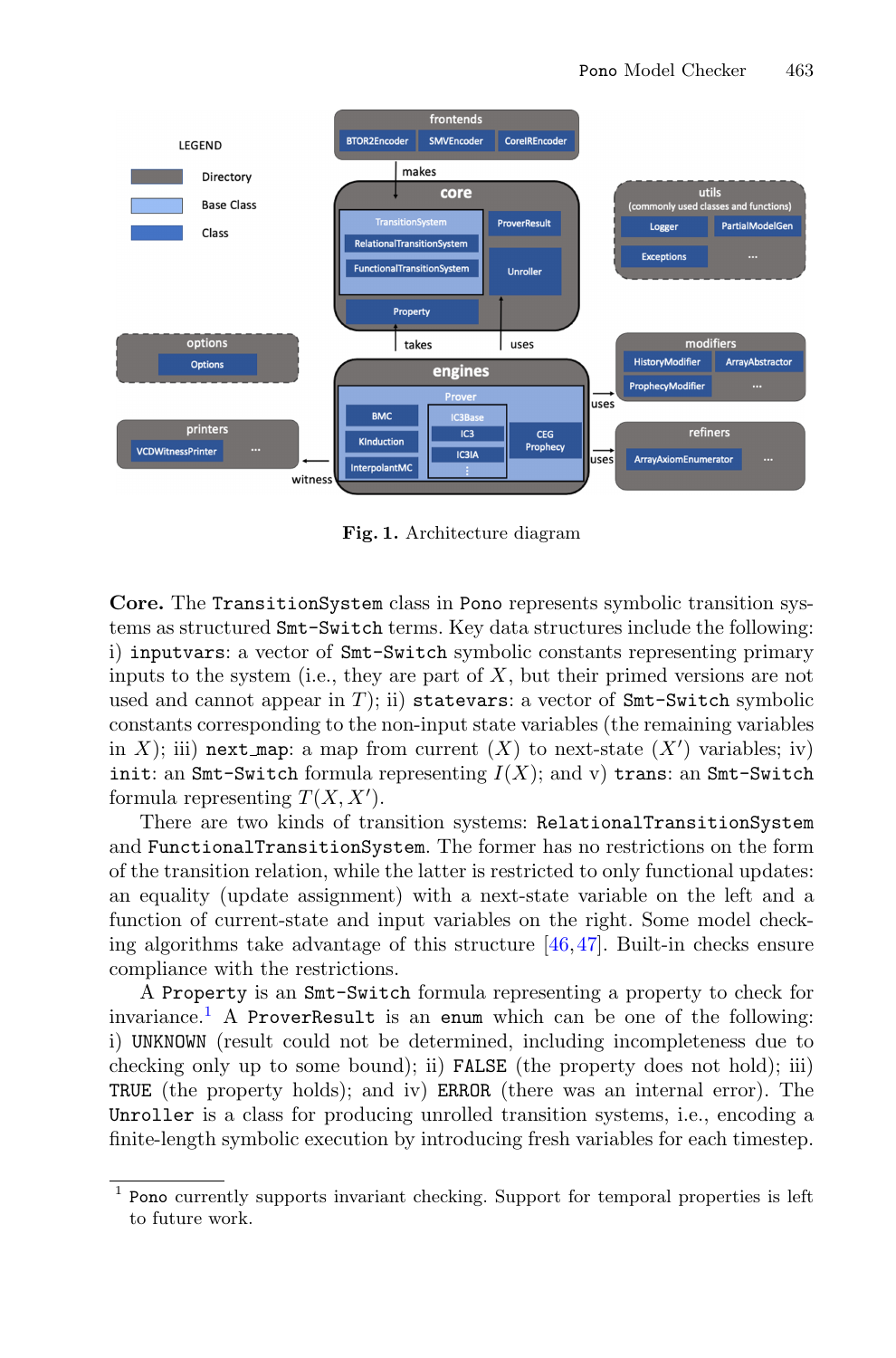**Engines.** Model checking algorithms are implemented as subclasses of the abstract class Prover and stored in the engines directory. We cover the current suite of engines in more detail in Sect. [3.](#page-3-0)

**Frontends.** Although users can manually build transition systems through the API, it is also convenient to generate transition systems from structured input formats. Pono includes the following frontends: i) BTOR2Encoder: uses the opensource btor2tools  $[2]$  library to read the BTOR2  $[66]$  format for hardware model checking; ii) SMVEncoder: supports a subset of nuXmv's [\[30](#page-11-3)] SMT-based theory extension of  $SW [61]$  $SW [61]$ , which added support for infinite-state systems; iii) CoreIREncoder: encodes the CoreIR [\[11](#page-10-3)] circuit intermediate representation. Note that Verilog [\[10\]](#page-10-4) can be supported by using a translator from Verilog to either BTOR2 or SMV. Examples of translators include Yosys [\[72\]](#page-13-0) and Verilog2SMV [\[53](#page-12-7)], both of which are open-source.

**Printers.** Pono prints witness traces when a property does not hold. The supported formats are the BTOR2 witness format and the VCD standard format used by EDA tools [\[10](#page-10-4)]. For theories such as arithmetic that are not supported by these formats, Pono implements simple extensions, ensuring that all variable assignments are included in witness traces.

**Modifiers and Refiners.** Pono includes functions that perform various transformations on transition systems, including: adding an auxiliary variable [\[14\]](#page-10-5); building an implicit predicate abstraction [\[70](#page-12-8)]; and computing a static cone-ofinfluence reduction for a functional transition system under a given property. It also includes functions for refining an abstract transition system.

**Utils and Options.** utils contains a collection of general-purpose classes and functions for manipulating and analyzing Smt-Switch terms and transition systems. options contains a single class, PonoOptions, for managing command-line options.

**API.** Pono's native API is in  $C_{++}$ . In addition, Pono has Python bindings that interact with the Smt-Switch Python bindings, both written in *Cython* [\[20\]](#page-11-8). These bindings behave very similarly to "pure" Python objects, allowing introspection and *pythonic* use of the API.

We follow best practices for modern  $C++$  development and code quality maintenance, including issue tracking, code reviews, and continuous integration (via *GitHub Actions*). The build infrastructure is written in CMake [\[3\]](#page-10-6) and is configurable. The Pono repository also provides helper scripts for installing its dependencies. We support GoogleTest [\[5\]](#page-10-7) for unit testing and gperftools [\[12](#page-10-8)] for code profiling. Tests can be parameterized by both the SMT solver and the algorithm or type of transition system. We utilize *PyTest* [\[9](#page-10-9)] to manage and parameterize unit tests for the python bindings.

# <span id="page-3-0"></span>**3 Capabilities**

In this section, we highlight some key capabilities of Pono. The design makes use of abstract interfaces and inheritance to make it easy to add or extend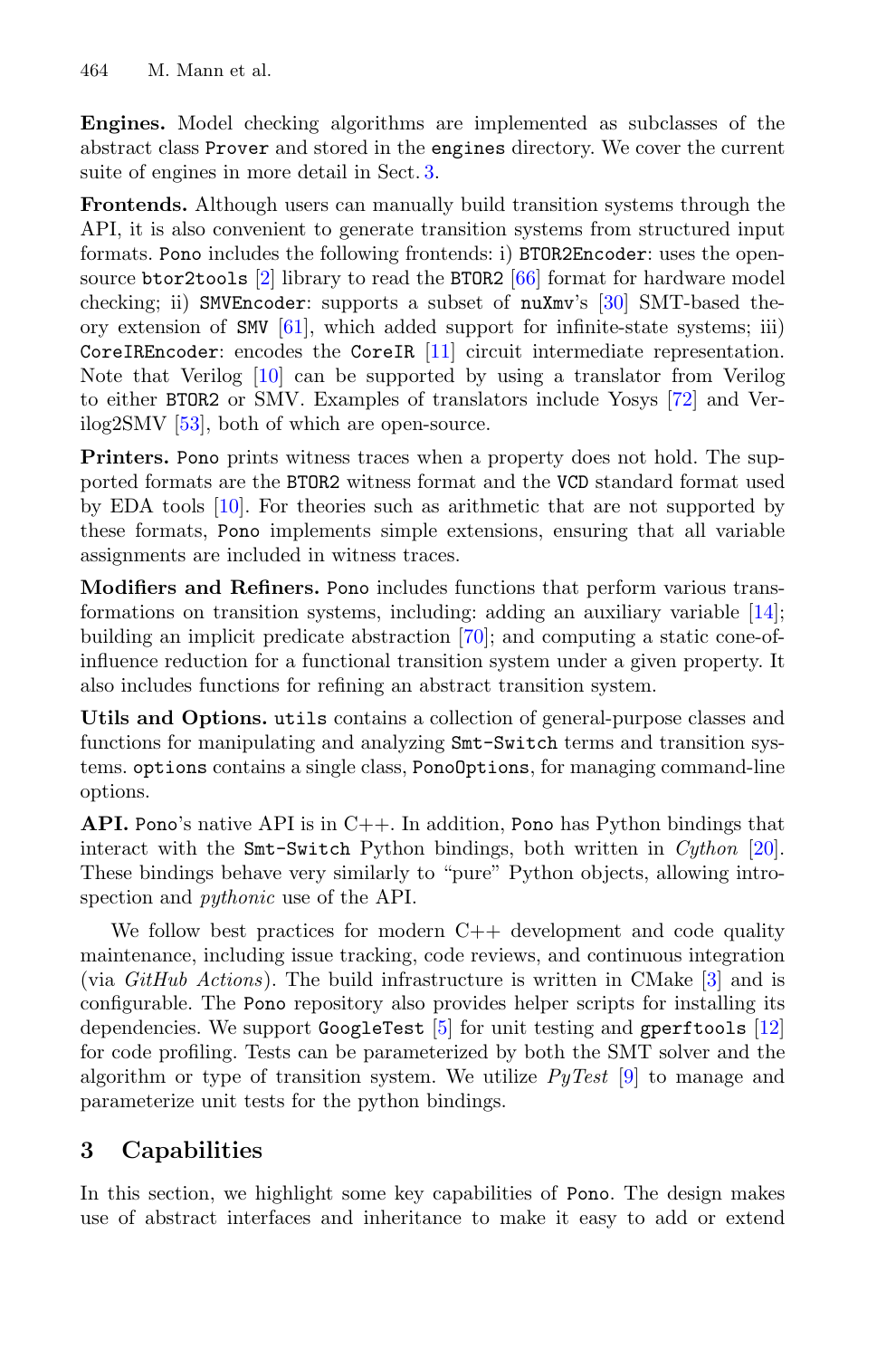functionality. Base class implementations of core functionality are provided but are kept simple to prioritize readability and transparency. And, of course, they can be overridden using inheritance and virtual functions.

We start by describing the interface and engines provided for push-button verification. Next, we take a closer look at two ways that the basic architecture can be extended. We then show how to use Pono to reason about a transition system using algebraic datatypes, demonstrating the expressive power provided by the SMT back-end.

**Main Engines.** All model checking algorithms in Pono are derived classes of the abstract base class Prover. The base class defines a simple public interface through a set of virtual functions:

- initialize initializes any objects and data structures the prover needs.
- check until takes a non-negative integer parameter, *k* (the effort level), and calls the prover engine (the meaning of *k* is algorithm-dependent: in BMC [\[21\]](#page-11-9) and k-induction [\[68\]](#page-12-9), *k* is the unrolling length and in IC3-style [\[25](#page-11-10)] algorithms, it is the number of *frames*). The interface allows check until to be called repeatedly with increasing values of *k*. An incremental algorithm can take advantage of this to reuse proof effort from previous calls. Engines that produce full proofs can do so as long as they do it within the provided effort level.
- prove attempts to prove a property without any limit on the bound.
- witness is called after a failed call to prove or check until. It provides variable assignments for each step in a counterexample trace.
- invar is called after a successful full proof; it returns an inductive invariant that implies the property. The invariant is an Smt-Switch Term over currentstate variables. Not all algorithms support this functionality.

Pono has several engines, all of which have been lifted to the SMT-level. We now list the main engines and include the corresponding lines of code (LoC) in the primary source file (the LoC includes all comments and license headers): 1. Bounded Model Checking [\[21](#page-11-9)] (88 LoC); 2. K-Induction [\[68](#page-12-9)] (161 LoC); 3. Interpolant-based Model Checking [\[62](#page-12-10)] (230 LoC); 4. IC3-style algorithms [\[25\]](#page-11-10) (see below for LoC). The engines leverage the reusable infrastructure described in Sect. [2](#page-1-0) (e.g., the Unroller for the unrolling based techniques).

**IC3 Variants.** IC3 is widely recognized as one of the best-performing algorithms for SAT-based model checking [\[43\]](#page-11-11). Liftings to SMT are an area of active research and have produced several variations with promising results [\[23](#page-11-12),[24](#page-11-2)[,34](#page-11-13)[,35](#page-11-5),[47,](#page-12-5)[51,](#page-12-11) [54,](#page-12-12)[55](#page-12-13)[,71\]](#page-13-1). To support this active research direction, Pono includes a special IC3 base class IC3Base, which implements a framework common to all variations of the algorithm.[2](#page-4-0) The framework has several parameters that can be provided by specific instances of the algorithm: IC3Formula is a configurable data structure used to represent formulas constraining IC3 frames; inductive generalization is the method used for inductive generalization; predecessor generalization

<span id="page-4-0"></span> $2$  For details on how the IC3 algorithm works, we refer the reader to [\[25,](#page-11-10)[43](#page-11-11)].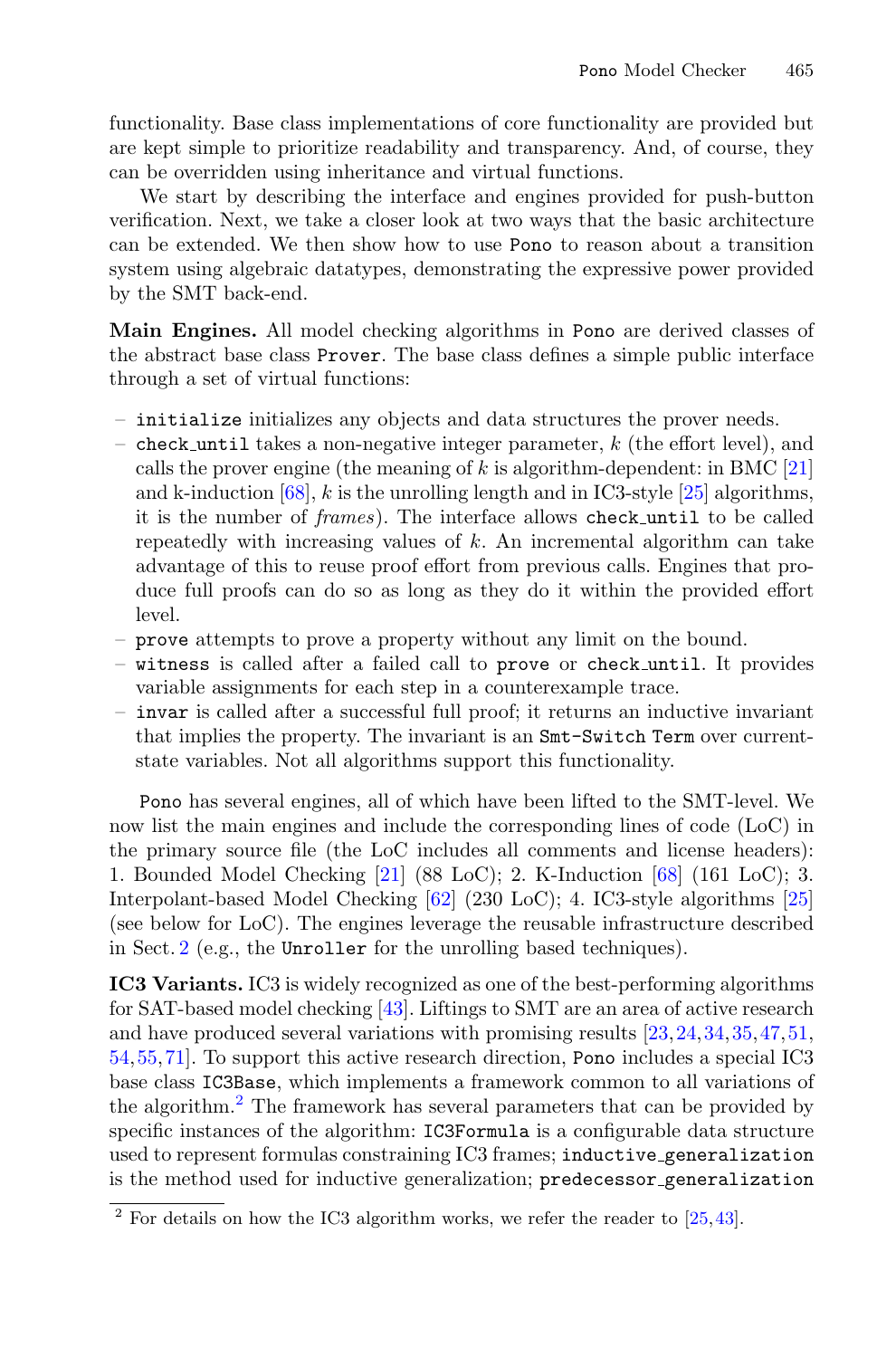is the method used for predecessor generalization; and abstract and refine are methods that can be implemented for abstraction-refinement approaches to IC3 [\[35](#page-11-5),[47\]](#page-12-5). The implementation of IC3Base is 1086 lines of code. Current instantiations of IC3Base implemented in Pono include: i) IC3: a standard Boolean IC3 implementation [\[25,](#page-11-10)[43\]](#page-11-11) (152 LoC); ii) IC3Bits: a simple extension of IC3 to bit-vectors, which learns clauses over the individual bits (113 LoC); iii) Modelbased IC3: a naive implementation of IC3 lifted to SMT, which learns clauses of equalities between variables and model values (397 LoC); iv) IC3IA: IC3 via Implicit Predicate Abstraction [\[35](#page-11-5)] (456 LoC); v) IC3SA: a basic implementation of IC3 with Syntax-Guided Abstraction for hardware verification [\[47](#page-12-5)] (984 LoC); vi) SyGuS-PDR: a syntax-guided synthesis approach for inductive generalization targeting hardware designs [\[73\]](#page-13-2) (1047 LoC).

**Counterexample-Guided Abstraction Refinement (CEGAR).** CEGAR [\[57](#page-12-14)] is a popular framework for iteratively solving difficult model checking problems. It is typically parameterized by the underlying model checking algorithm, which operates on an abstract system that is iteratively refined as needed. Pono provides a generic CEGAR base class, parameterized by a model checking engine through a template argument. We describe two example uses of the CEGAR infrastructure implemented in Pono.

*Operator Abstraction.* This simple CEGAR algorithm uses uninterpreted functions (UF) to abstract potentially expensive theory operators (e.g. multiplication). The implementation is parameterized by the set of operators to replace with UFs. The refinement step analyzes a counterexample trace by restoring the concrete theory operator semantics. If the trace is found to be spurious, constraints are added to enforce the real semantics for the abstracted operators (e.g., equalities between certain abstract UFs and their theory operator counterparts), thus ruling out the spurious counterexample.

*Counterexample-Guided Prophecy.* This CEGAR approach replaces array variables with initially memoryless variables of uninterpreted sort and replaces the select and store array operators with UFs [\[58\]](#page-12-15). Due to the array theory semantics, it is not always possible to remove spurious counterexamples with quantifierfree refinement axioms over existing variables. However, instead of using potentially expensive quantifiers, the algorithm adds auxiliary variables (history and prophecy variables) [\[14](#page-10-5)], which can rule out spurious counterexamples of a given finite length. This approach has the effect of removing the need for array solving and can sometimes prove properties using prophecy variables that would otherwise require a universally quantified invariant.

**Case Study with Algebraic Datatypes.** To illustrate the flexibility of Pono's SMT-based formalism, we next describe a case study with generalized algebraic theories (GATs) [\[29\]](#page-11-14). GATs are a rich formalism which can be used for high-level specifications of software or mathematical constructs. While the equality of two terms in a GAT is undecidable, one can ask the bounded question: "Does there exist a path of up to *n* rewrites to take a source term to a target term?"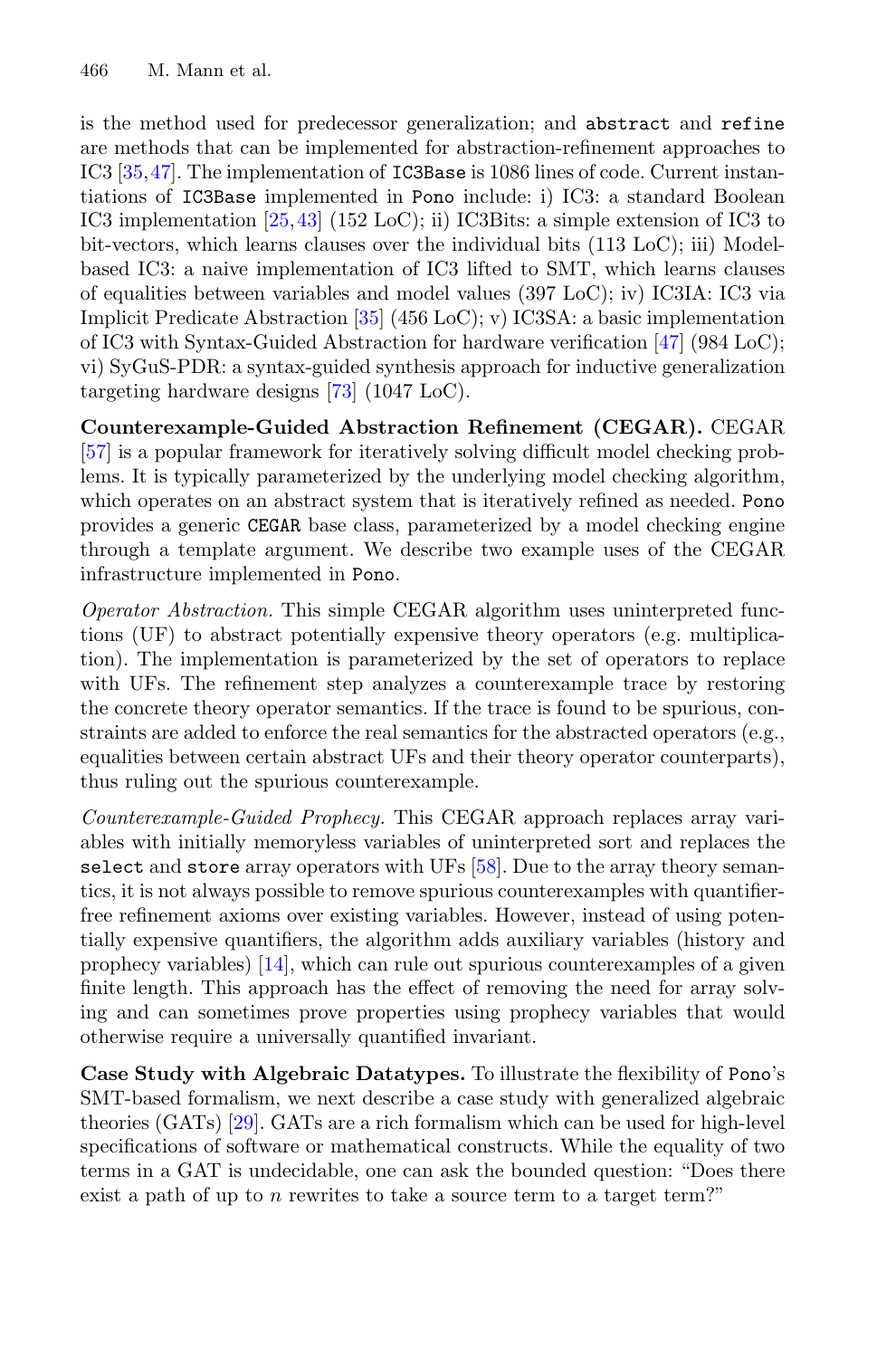To model this question, we use algebraic datatypes to represent dependently-typed abstract syntax trees (ASTs), paths through an AST (e.g., the 2nd argument of the 3rd argument of a term's 1st argument), and rewrite rules (e.g.,  $succ(n+1) = succ(m+1) \equiv succ(n) = succ(m)$ . Smt-Switch supports algebraic datatypes through the CVC4 [\[18\]](#page-10-10) back-end. A rewrite function is encoded as a transition relation. The decision of which rule to apply and at which subpath to apply it is controlled by input variables, and a state variable represents the current AST term (initially set to the source term). We check the property that the target term is not reachable from the source term. Consequently, any discovered counterexample is a valid rewrite sequence, serving as a proof of an equality that holds in the theory.

The workflow accepts a GAT input, produces an SMT encoding optimized for that particular theory, and then parses user-provided source and target terms into this theory before running bounded model checking. We used Pono to successfully find equalities in the theories of Boolean algebras, preorders, monoids, categories, and read-over-write arrays. This case study demonstrates Pono's ability to model and model check unconventional systems.

#### **4 Related Work**

Existing academic model checkers span a wide range of supported theories, modeling capabilities, and implemented algorithms. An important early model checker was SMV [\[61\]](#page-12-0), which pioneered *symbolic* model checking of temporal logic properties [\[67](#page-12-16)] through BDDs [\[28\]](#page-11-1). NuSMV [\[32](#page-11-15)] and NuSMV2 [\[33\]](#page-11-16) refined and extended the tool, followed by  $\texttt{nuXmv}$  [\[30\]](#page-11-3) – a closed-source tool which added support for various SMT-based verification techniques using the SMT solver Math-SAT5 [\[36\]](#page-11-17). Spin [\[52](#page-12-17)] is a well-known explicit-state model checker with extensive support for partial order reduction and other optimizations.

Several model checkers specifically target hardware verification. ABC [\[26\]](#page-11-18) is a well-established, state-of-the-art bit-level hardware model checker based on SAT solving. CoSA [\[60\]](#page-12-18) is an open-source model checker implemented in Python using the Python solver-agnostic SMT solving library, PySMT [\[45\]](#page-12-19). Although CoSA also relies on a generic API similar to Smt-Switch, the Python implementation introduces significant overhead, limiting its ability to include efficient procedures that must be implemented outside of the underlying SMT solver (e.g., CEGAR loops and some IC3 variants). AVR [\[48\]](#page-12-20) is a state-of-the-art SMT-based hardware model checker supporting several standard model checking algorithms. It also implements a novel technique: IC3 via syntax-guided abstraction [\[47](#page-12-5)]. Importantly, AVR won the hardware model checking competition in 2020 [\[22](#page-11-7)], outperforming the previous state-of-the-art SAT-based model checker, ABC. AVR is currently closed-source, making it unsuitable for several of the use-cases targeted by our work, but a binary is available on GitHub [\[1](#page-10-11)].

There are several SMT-based model checkers focused on parameterized protocols. MCMT  $[46]$  $[46]$ , the open-source extension Cubicle  $[49]$ , and related systems [\[15](#page-10-12),[16\]](#page-10-13) perform backward-reachability analysis over infinite-state arrays.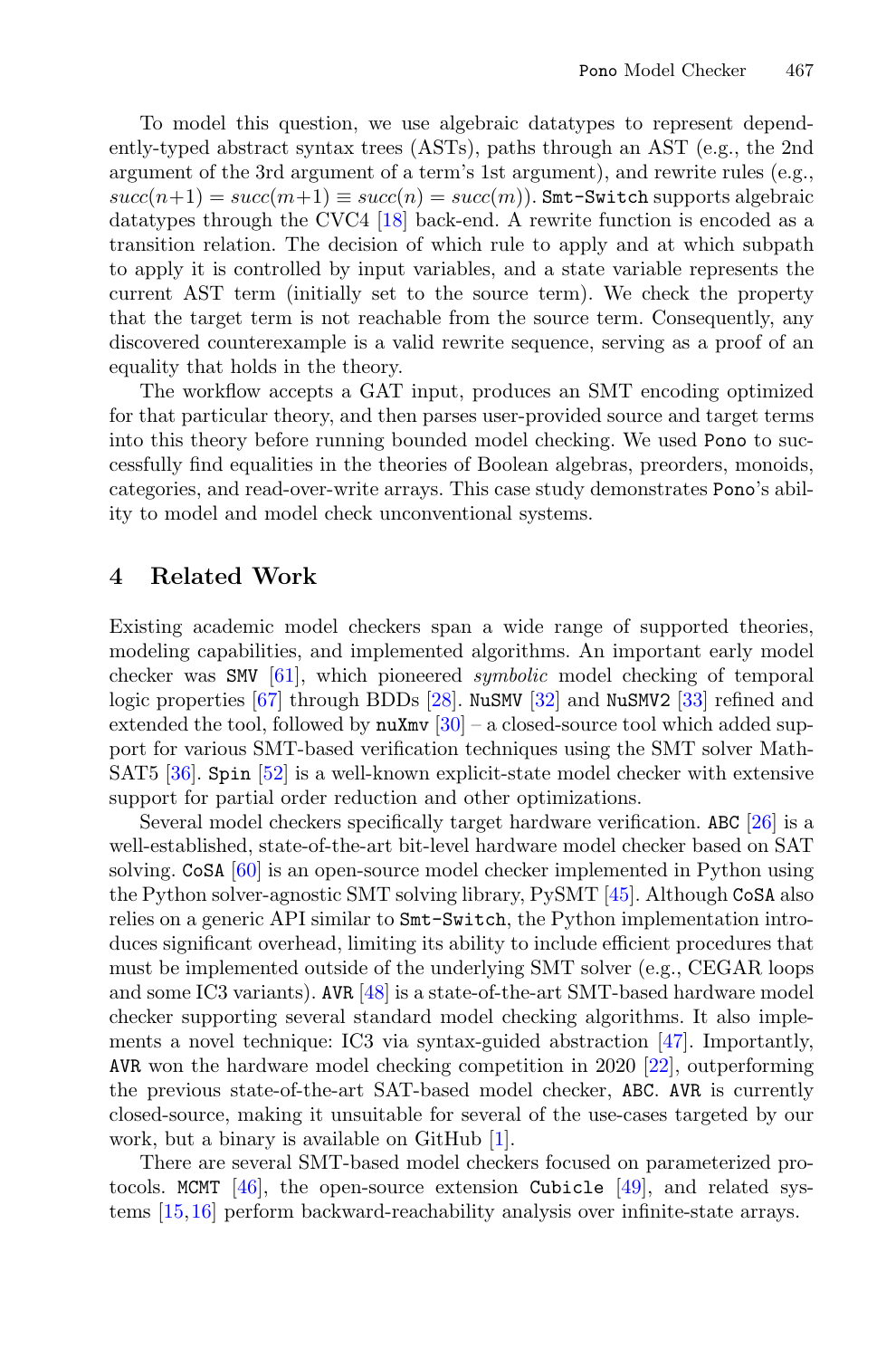Other open-source SMT-based model checkers include: i) ic3ia [\[13\]](#page-10-14) – an example implementation of IC3IA built on MathSAT  $[36]$  $[36]$ ; ii) Kind2  $[31]$  $[31]$  – a model checker for Lustre programs; iii)  $Sally \ 42$  – a model checker for infinitestate systems that uses the SAL language [\[65\]](#page-12-22) and MCMT, an extension of the SMT-LIB text format for declaring transition systems; iv) Spacer  $[56]$  $[56]$  – a Constrained Horn Clauses (CHC) solver built into the open-source Z3 [\[64\]](#page-12-24) SMT solver, also based on an IC3-style algorithm; and v) Intrepid  $[27]$  – a model checker focusing primarily on the control engineering domain.

Pono is open-source, SMT-based, and implements a variety of model checking algorithms over transition systems. Furthermore, in contrast to the tools which focus on more limited domains, it has support for a wide set of SMT theories including fixed-width bit-vectors, arithmetic, arrays, and algebraic datatypes. To our knowledge all current open-source SMT-based model checkers tie the implementation directly to an existing SMT solver or use PySMT or the SMT-LIB text format to interact with arbitrary solvers. In contrast, Pono makes use of the C++ API of Smt-Switch to efficiently manipulate SMT terms and solvers in memory without a need for a textual interface. This allows Pono to provide both flexibility and performance. Finally, like the new model checker Intrepid, Pono provides an extensive API, which can be adapted and extended as needed. However, the focus is broader than Intrepid in terms of application domains.

#### **5 Evaluation**

In this section, we evaluate Pono<sup>[3](#page-7-0)</sup> against current state-of-the-art model checkers across several domains. Our evaluation is not intended to be exhaustive. Rather, we highlight the breadth of Pono by selecting four sets of benchmarks in three diverse categories and a few reasonable competitors for each. The benchmarks are drawn from the following theories: i) unbounded quantifier-free arrays indexed by integers; ii) quantifier-free linear arithmetic over reals and integers; and iii) hardware verification over quantifier-free bit-vectors and (finite, bit-vector indexed) arrays. We ran all experiments on a 3.5 GHz Intel Xeon E5-2637 v4 CPU with a timeout of 1 h and a memory limit of 16 Gb. For all results, we also include the average runtime of solved instances in seconds. For portfolio solving, we ran each configuration in its own process with the full time and memory resources. In the first two categories, Pono used MathSAT5 [\[36\]](#page-11-17) as the underlying SMT solver and interpolant [\[37](#page-11-21)[,40](#page-11-22),[62\]](#page-12-10) producer. For the hardware benchmarks, it used MathSAT5, Boolector [\[66\]](#page-12-6), or both, depending on the configuration.

**Arrays.** We evaluate Pono on the integer-indexed array benchmark set of [\[44\]](#page-11-23). These are Constrained Horn Clauses (CHC) benchmarks inspired by software verification problems. Although there are no quantifiers in the benchmarks themselves, most cannot be proved safe without strengthening the property with quantified invariants. We compare against: i) freqhorn [\[44](#page-11-23)], a state-of-the-art CHC solver for this type of problem; ii) prophic3  $[8]$  $[8]$ , a recent method that

<span id="page-7-0"></span> $3$  GitHub commit c175a302857ff00229a0919d5cc8fc3f78d04a26.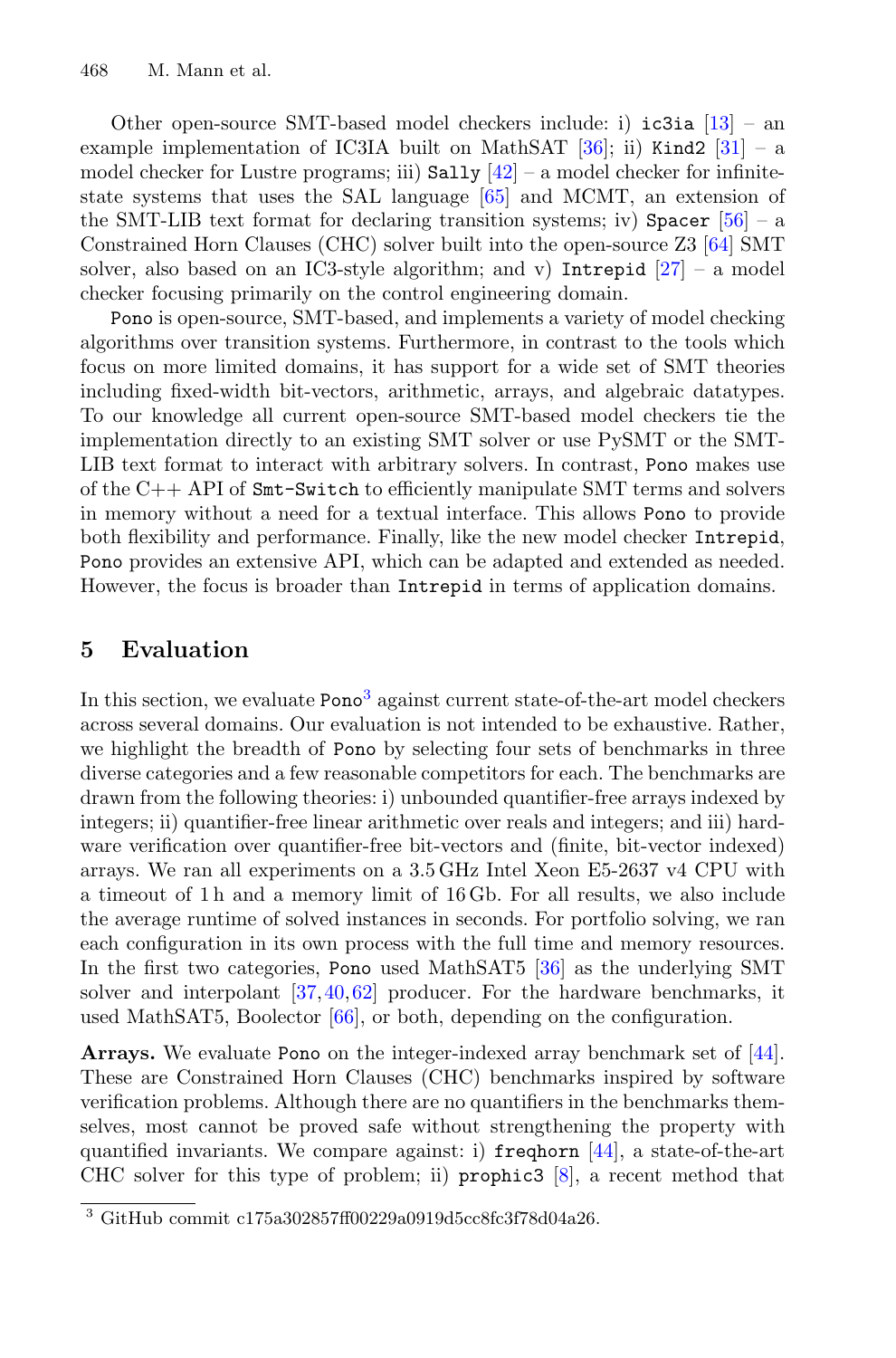<span id="page-8-0"></span>

|  |                              | Pono prophic3 prophic3-SA freqhorn nuXmv |                                |  |
|--|------------------------------|------------------------------------------|--------------------------------|--|
|  | solved 71 $(16s)$ 71 $(20s)$ | 66(31s)                                  | 69 (6s) $\left 4\right.$ (51s) |  |

**Fig. 2.** Results on Freqhorn Array benchmarks (81 total), all expected to be safe.

|      |      | $ \text{result} $ SystemC (43 total)                                       | Lustre $(951$ total) |  |               |  |
|------|------|----------------------------------------------------------------------------|----------------------|--|---------------|--|
|      | Pono | nuXmv                                                                      | Pono                 |  | nuXmv   kind2 |  |
| safe |      | $\ 18 \t(673s) \t21 \t(571s) \t521 \t(10s) \t516 \t(8s) \t506 \t(2s)$      |                      |  |               |  |
|      |      | unsafe  14 (325s)  15 (479s)    412 (5s)    412 (1s)   409 (0.2s)          |                      |  |               |  |
|      |      | total   32 (521s)  <b>36</b> (533s)    <b>933</b> (8s)  928 (5s)  915 (1s) |                      |  |               |  |

<span id="page-8-1"></span>**Fig. 3.** Results on arithmetic benchmarks.

outperforms freqhorn [\[58](#page-12-15)]; and iii) nuXmv, which does not support quantified invariants, to illustrate that most of these benchmarks do require them; freqhorn takes the CHC format natively, and we used scripts from the ic3ia and nuXmv distributions to translate the CHC input to SMV and the Verification Modulo Theories (VMT) format [\[38](#page-11-24)] – an annotated SMT-LIB file representing a transition system – for the other tools. We ran Pono with Counterexample-Guided Prophecy using IC3IA as the underlying model checking technique. We ran prophic3 with both of the option sets used in their paper, and we ran the default configuration of freqhorn. Our results are shown in Fig. [2.](#page-8-0) We observe that Pono solves the same number of benchmarks as the reference implementation prophic3 and is a bit faster.

**Arithmetic.** We next evaluate Pono on two sets of arithmetic benchmarks, both from the nuXmv distribution's example directory. The first uses linear real arithmetic, and the second uses linear integer arithmetic. Figure [3](#page-8-1) displays the results on both benchmark sets.

*Linear Real Arithmetic.* We chose the systemc QF LRA example benchmarks, because this is the largest set of linear real arithmetic benchmarks in the subset of SMV supported by Pono. [4](#page-8-2) We ran both nuXmv and Pono with BMC and IC3IA in a portfolio. For both model checkers, BMC did not contribute any unique solves. We observe that Pono is quite competitive with nuXmv on nuXmv's own benchmarks.

*Linear Integer Arithmetic.* We also evaluate Pono on a set of Lustre benchmarks which use quantifier-free linear integer arithmetic. We obtained the Lustre benchmarks from the Kind  $[50]$  $[50]$  website  $[6]$  and the SMV translation of the benchmarks from the distribution of nuXmv. We compare against both nuXmv and Kind2 [\[31\]](#page-11-4), the latest version of Kind. We ran all tools with a portfolio of techniques. For Pono and nuXmv we ran BMC and IC3IA. For Kind2 we ran two configurations suggested by the authors: the default configuration with Z3 [\[64](#page-12-24)] and the default configuration, but with Yices2  $[41]$  $[41]$  as the main SMT solver. Since the default

<span id="page-8-2"></span><sup>4</sup> Pono does not yet support enumeration types.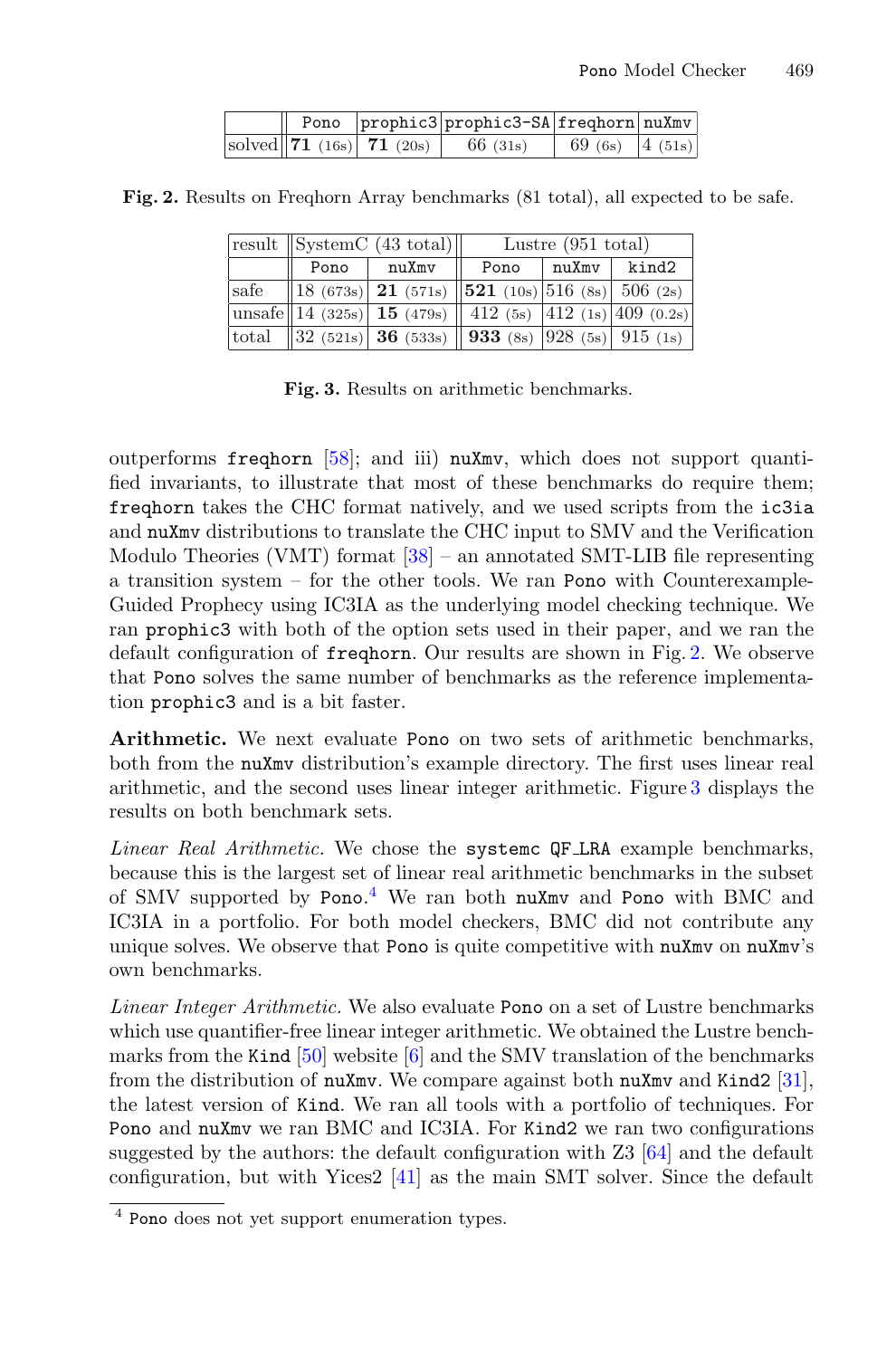| result | BV (324 total) |      |       |                                                                                                                                                     | $BV + Array (315 total)$ |      |       |
|--------|----------------|------|-------|-----------------------------------------------------------------------------------------------------------------------------------------------------|--------------------------|------|-------|
|        | Pono           | AVR. | CoSA2 | $ $ sygus-apdr $  $                                                                                                                                 | Pono                     | AVR. | CoSA2 |
|        |                |      |       | $\begin{bmatrix} \text{safe} \\ \text{safe} \end{bmatrix}$ 183 (283s) <b>215</b> (115s) 98 (283s) 115 (545s) 252 (224s) <b>274</b> (63s) 209 (299s) |                          |      |       |
|        |                |      |       | unsafe   47 (314s)   47 (220s)   41 (232s)   15 (279s)    19 (208s)   19 (352s)   19 (204s)                                                         |                          |      |       |
|        |                |      |       | [total   230 (289s) $\boxed{262}$ (134s)  139 (268s)   130 (514s)   271 (223s)  293 (82s)  228 (291s)                                               |                          |      |       |

<span id="page-9-0"></span>**Fig. 4.** Results on HWMCC2020 benchmarks.

configurations of Kind2 run 8 techniques in parallel, we gave each configuration 8 cores. Additionally, we ran Kind2's BMC and IC3 implementations using MathSAT5 as the SMT solver, because this is closest to the other model checkers' configurations. The default with Z3 was the best configuration of Kind2. We observe that Pono solves the most benchmarks overall. Once again, BMC contributed no unique solves for any model checker.

**Hardware Verification.** Finally, we evaluate Pono on the 2020 Hardware Model Checking Competition (HWMCC) benchmarks. The benchmarks are split into bitvector-only and bitvector plus array categories. We evaluate against AVR  $[1,48]$  $[1,48]$  $[1,48]$  and CoSA2  $[4]$  $[4]$  (a previous name and version of Pono), the winners of HWMCC 2020 and HWMCC 2019, respectively. We also compare against sygus-apdr (the reference implementation of SyGuS-PDR [\[73\]](#page-13-2)) on the bitvector benchmarks (as sygus-apdr targets bitvectors). We ran all 16 configurations of AVR from their HWMCC 2020 entry: several configurations of BMC and k-induction, and 11 configurations of IC3SA. We ran the 4 configurations of CoSA2 from the HWMCC 2019 entry: two BMC configurations, k-induction, and interpolant-based model checking. We ran sygus-apdr with 4 different parameters controlling the grammar for lemmas. For the bitvector-only benchmarks, we ran Pono with 10 configurations: 3 configurations of IC3IA, 2 configurations of IC3SA, 2 configurations of SyGuS-PDR, IC3Bits, k-induction, and BMC. For the array benchmarks, we ran 5 configurations: 3 configurations of IC3IA (one with Counterexample-Guided Prophecy), k-induction, and BMC. We show our results on the HWMCC 2020 benchmarks in Fig. [4.](#page-9-0) AVR wins in both categories, although Pono is fairly competitive, outperforming the other tools.

These results show that Pono is well on its way to being both widely applicable and performance-competitive. The arithmetic experiments demonstrate the capabilities of its IC3IA engine, but other engines have some room for improvement. In particular, both IC3SA and SyGuS-PDR were recently added to Pono, and its implementation of these algorithms still lags the corresponding implementations in AVR and sygus-apdr, respectively. There are also some features that are known to help performance and are not yet implemented in Pono. For example, the best configurations of AVR use UF data abstraction. This differs from our UF operator abstraction in that it replaces all abstracted data with uninterpreted sorts and learns targeted data refinement axioms.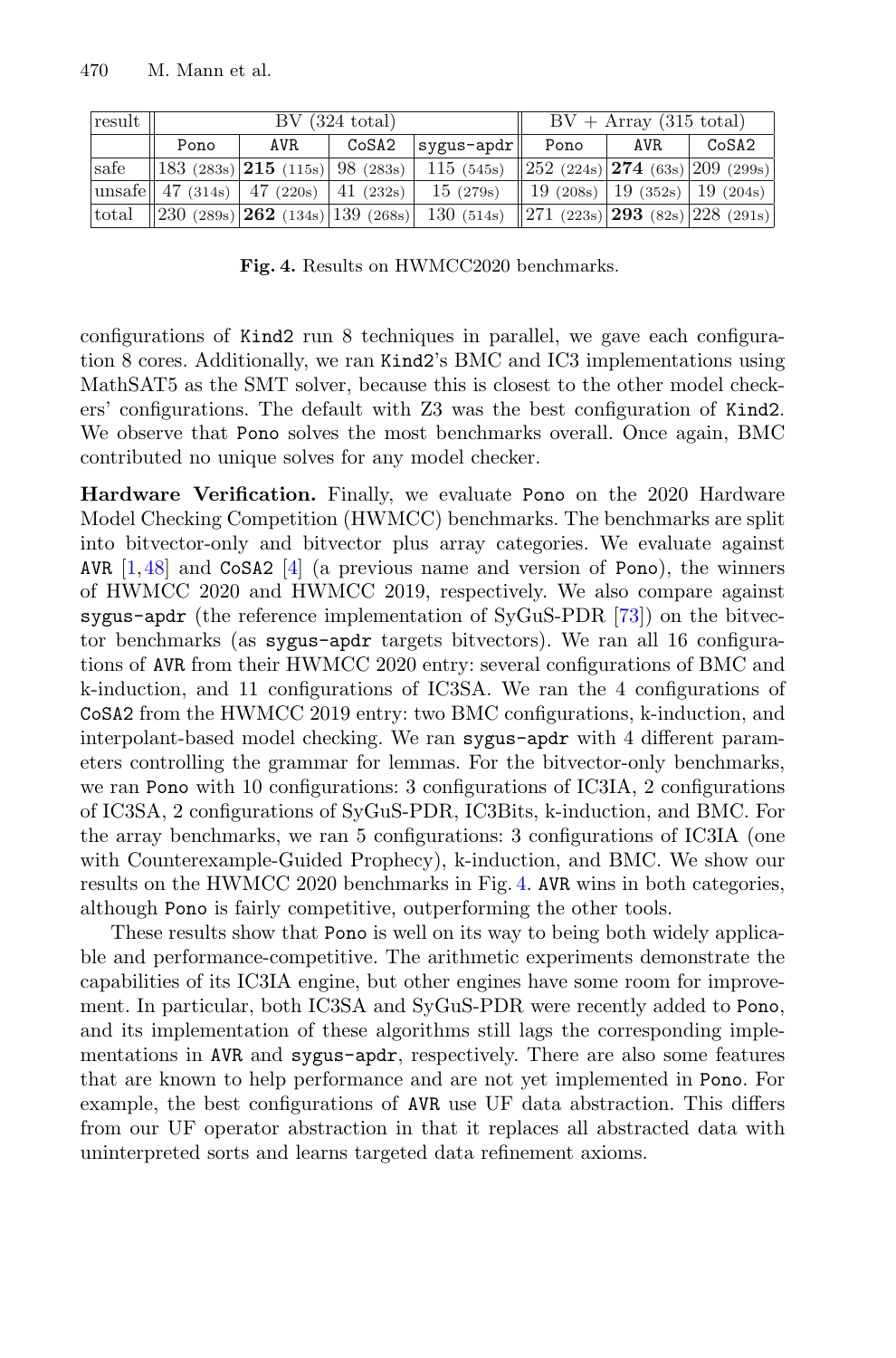## **6 Conclusion**

We have presented Pono: a new open-source, SMT-based, and solver-agnostic model checker. We described its capabilities, design, and the emphasis on flexibility and extensibility in addition to performance. We demonstrated empirically that the suite of model checking algorithms is competitive with state-of-the-art tools. Pono has already been used in several research projects and two graduatelevel classes. With this promising start, we believe that Pono is poised to have an enduring and beneficial impact on research, education, and model checking applications. Future work includes adding support for temporal properties [\[67\]](#page-12-16) and improving and adding to Pono's engines, in particular the IC3 variants.

**Acknowledgements.** This work was partially supported by the National Science Foundation Graduate Research Fellowship Program under Grant No. DGE-1656518. Any opinions, findings, and conclusions or recommendations expressed in this material are those of the author(s) and do not necessarily reflect the views of the National Science Foundation. This work was also supported by the Defense Advanced Research Projects Agency, grants FA8650-18-1-7818 and FA8650-18-2-7854. We thank these sponsors and our industry collaborators for their support.

## **References**

- <span id="page-10-11"></span>1. AVR distribution. <https://github.com/aman-goel/avr>
- <span id="page-10-2"></span>2. btor2tools. <https://github.com/Boolector/btor2tools>
- <span id="page-10-6"></span>3. CMake. <https://cmake.org>
- <span id="page-10-17"></span>4. cosa2. <https://github.com/upscale-project/cosa2>
- <span id="page-10-7"></span>5. GoogleTest. <https://github.com/google/googletest>
- <span id="page-10-16"></span>6. Kind site. <http://clc.cs.uiowa.edu/Kind/index.php?page=experimental-results>
- <span id="page-10-0"></span>7. Pono. <https://github.com/upscale-project/pono>
- <span id="page-10-15"></span>8. ProphIC3 (commit: 497e2fbfb813bcf0a2c3bcb5b55ad47b2a678611). [https://github.](https://github.com/makaimann/prophic3) [com/makaimann/prophic3](https://github.com/makaimann/prophic3)
- <span id="page-10-9"></span>9. pytest 5.4.2. <https://github.com/pytest-dev/pytest>
- <span id="page-10-4"></span>10. IEEE Std 1364–2005, pp. 1–590 (2006)
- <span id="page-10-3"></span>11. CoreIR (2017). <https://github.com/rdaly525/coreir>
- <span id="page-10-8"></span>12. Google Perftools (2017). <https://github.com/gperftools/gperftools>
- <span id="page-10-14"></span>13. ic3ia. [https://es-static.fbk.eu/people/griggio/ic3ia/index.html.](https://es-static.fbk.eu/people/griggio/ic3ia/index.html) Accessed 2020
- <span id="page-10-5"></span>14. Abadi, M., Lamport, L.: The existence of refinement mappings. In: Proceedings of LICS, pp. 165–175, July 1988
- <span id="page-10-12"></span>15. Alberti, F., Bruttomesso, R., et al.: SAFARI: SMT-based abstraction for arrays with interpolants. In: Proceedings of CAV, pp. 679–685 (2012)
- <span id="page-10-13"></span>16. Alberti, F., Ghilardi, S., Sharygina, N.: Booster: an acceleration-based verification framework for array programs. In: Proceedings of ATVA, pp. 18–23 (2014)
- <span id="page-10-1"></span>17. Barrett, C., Fontaine, P., Tinelli, C.: The Satisfiability Modulo Theories Library (SMT-LIB) (2016). <www.smt-lib.org>
- <span id="page-10-10"></span>18. Barrett, C.W., et al.: CVC4. In: Proceedings of CAV, pp. 171–177 (2011)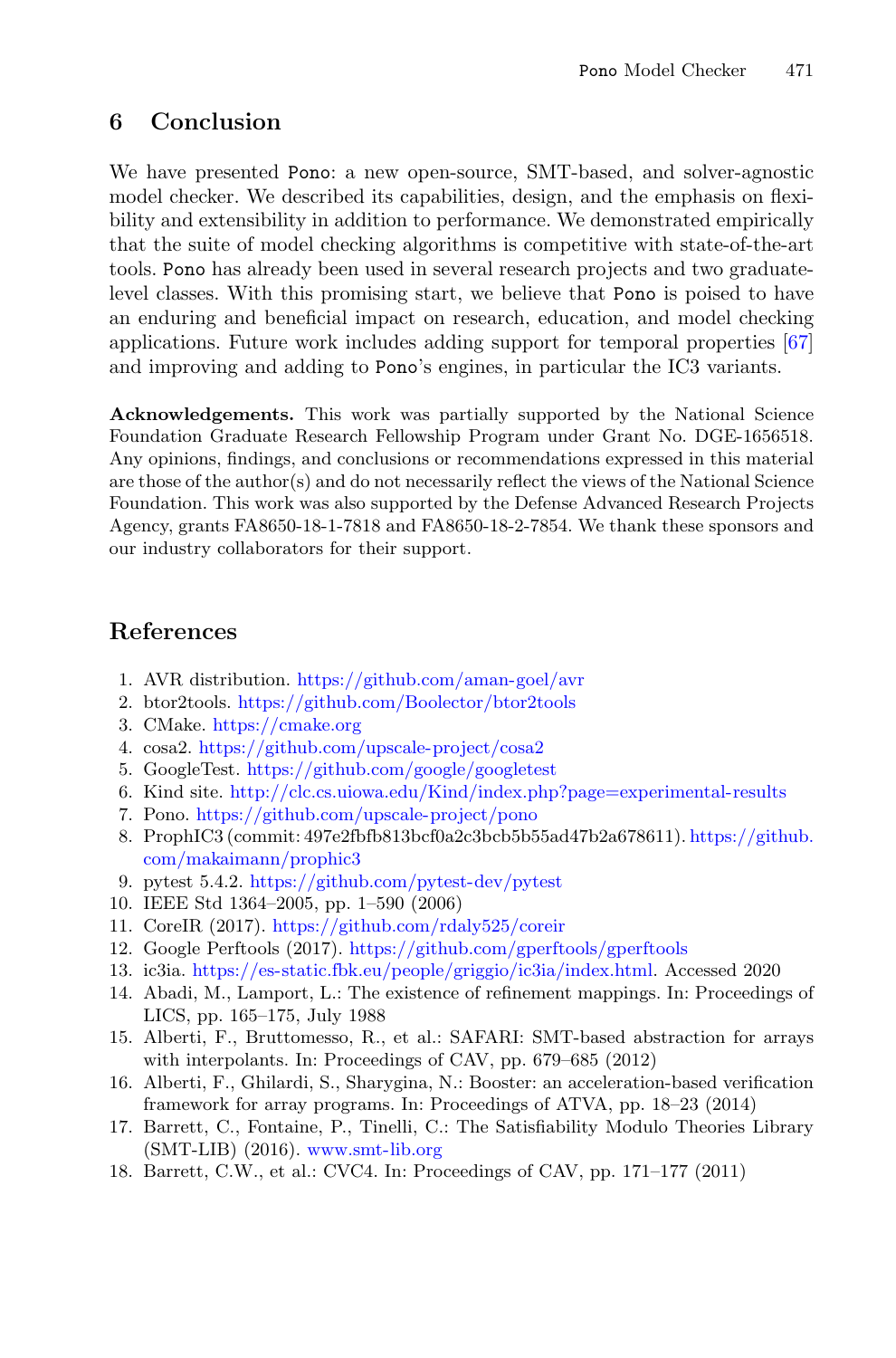- <span id="page-11-6"></span>19. Barrett, C.W., Sebastiani, R., Seshia, S.A., Tinelli, C.: Satisfiability modulo theories. In: Handbook of Satisfiability, pp. 825–885 (2009)
- <span id="page-11-8"></span>20. Behnel, S., Bradshaw, R., Citro, C., Dalcin, L., Seljebotn, D.S., Smith, K.: Cython: the best of both worlds. Comput. Sci. Eng. **2**, 31–39 (2011)
- <span id="page-11-9"></span>21. Biere, A., Cimatti, A., Clarke, E.M., Zhu, Y.: Symbolic model checking without BDDs. In: Proceedings of TACAS, pp. 193–207 (1999)
- <span id="page-11-7"></span>22. Biere, A., Froleyks, N., Preiner, M.: Hardware model checking competition (2020). <http://fmv.jku.at/hwmcc20/>
- <span id="page-11-12"></span>23. Birgmeier, J., Bradley, A., Weissenbacher, G.: Counterexample to induction-guided abstraction-refinement (CTIGAR). In: Proceedings of CAV, pp. 831–848 (2014)
- <span id="page-11-2"></span>24. Bjørner, N., Gurfinkel, A.: Property directed polyhedral abstraction. In: Proceedings of VMCAI, pp. 263–281 (2015)
- <span id="page-11-10"></span>25. Bradley, A.: SAT-based model checking without unrolling. In: Proceedings of VMCAI, pp. 70–87 (2011)
- <span id="page-11-18"></span>26. Brayton, R., Mishchenko, A.: ABC: An academic industrial-strength verification tool. In: Proceedings of CAV, pp. 24–40 (2010)
- <span id="page-11-20"></span>27. Bruttomesso, R.: Intrepid: An SMT-based model checker for control engineering and industrial automation. In: SMT Workshop, August 2019
- <span id="page-11-1"></span>28. Bryant, R.E.: Graph-based algorithms for Boolean function manipulation. IEEE Trans. Comput. **8**, 677–691 (1986)
- <span id="page-11-14"></span>29. Cartmell, J.: Generalised algebraic theories and contextual categories. Ann. Pure Appl. Logic 209–243 (1986)
- <span id="page-11-3"></span>30. Cavada, R., Cimatti, A., et al.: The nuXmv symbolic model checker. In: Proceedings of CAV, pp. 334–342 (2014)
- <span id="page-11-4"></span>31. Champion, A., Mebsout, A., Sticksel, C., Tinelli, C.: The Kind 2 model checker. In: Proceedings of CAV, pp. 510–517 (2016)
- <span id="page-11-15"></span>32. Cimatti, A., Clarke, E.M., Giunchiglia, F., Roveri, M.: NUSMV: A new symbolic model verifier. In: Proceedings of CAV, pp. 495–499 (1999)
- <span id="page-11-16"></span>33. Cimatti, A., Clarke, E.M., et al.: NuSMV 2: an opensource tool for symbolic model checking. In: Proceedings of CAV, pp. 359–364 (2002)
- <span id="page-11-13"></span>34. Cimatti, A., Griggio, A., Irfan, A., et al.: Incremental linearization for satisfiability and verification modulo nonlinear arithmetic and transcendental functions. ACM Trans. Comput. Log. 19:1–19:52 (2018)
- <span id="page-11-5"></span>35. Cimatti, A., Griggio, A., Mover, S., Tonetta, S.: Infinite-state invariant checking with IC3 and predicate abstraction. FMSD **3**, 190–218 (2016)
- <span id="page-11-17"></span>36. Cimatti, A., Griggio, A., Schaafsma, B., Sebastiani, R.: The MathSAT5 SMT Solver. In: Piterman, N., Smolka, S. (eds.) Proceedings of TACAS (2013)
- <span id="page-11-21"></span>37. Cimatti, A., Griggio, A., Sebastiani, R.: Efficient generation of Craig interpolants in satisfiability modulo theories. ACM Trans. Comput. Log. (1), 7:1–7:54 (2010)
- <span id="page-11-24"></span>38. Cimatti, A., et al.: Verification Modulo Theories (2011). <http://www.vmt-lib.org>
- <span id="page-11-0"></span>39. Clarke, E., Henzinger, T., et al.: Handbook of Model Checking (2018)
- <span id="page-11-22"></span>40. Craig, W.: Linear reasoning. A new form of the Herbrand-Gentzen theorem. J. Symb. Log. (3), 250–268 (1957)
- <span id="page-11-25"></span>41. Dutertre, B.: Yices 2.2. In: Proceedings of CAV, pp. 737–744 (2014)
- <span id="page-11-19"></span>42. Dutertre, B., Jovanovic, D., Navas, J.A.: Verification of fault-tolerant protocols with Sally. In: Proceedings of NFM, pp. 113–120 (2018)
- <span id="page-11-11"></span>43. Eén, N., Mishchenko, A., Brayton, R.K.: Efficient implementation of property directed reachability. In: Proceedings of FMCAD, pp. 125–134 (2011)
- <span id="page-11-23"></span>44. Fedyukovich, G., Prabhu, S., Madhukar, K., Gupta, A.: Quantified invariants via syntax-guided synthesis. In: Proceedings of CAV, pp. 259–277 (2019)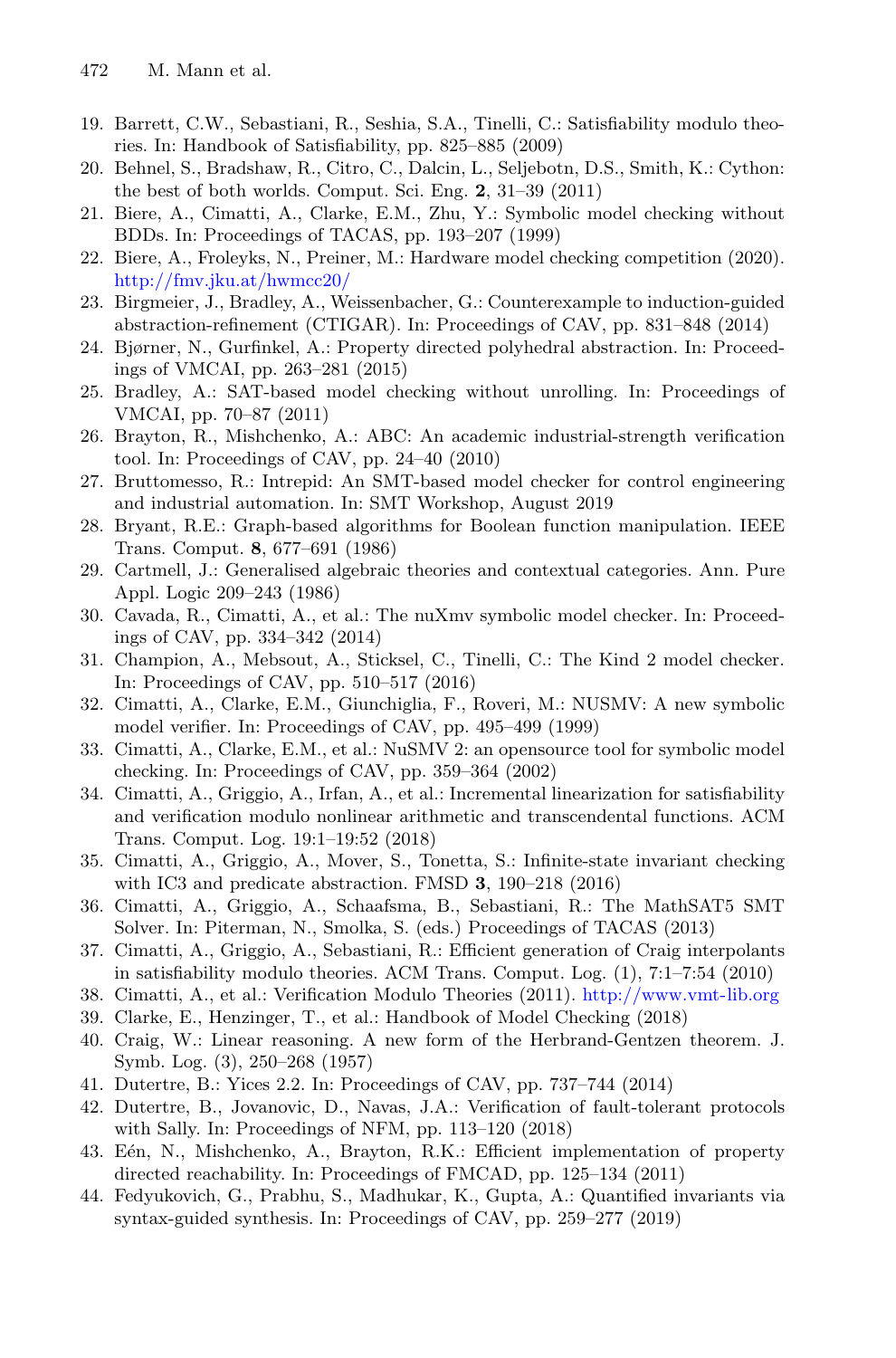- <span id="page-12-19"></span>45. Gario, M., Micheli, A.: PySMT: A solver-agnostic library for fast prototyping of SMT-based algorithms. In: Proceedings of SMT Workshop, pp. 373–384 (2015)
- <span id="page-12-2"></span>46. Ghilardi, S., Ranise, S.: MCMT: a model checker modulo theories. In: Automated Reasoning, pp. 22–29 (2010)
- <span id="page-12-5"></span>47. Goel, A., Sakallah, K.A.: Model checking of Verilog RTL using IC3 with syntaxguided abstraction. In: Proceedings of NFM, pp. 166–185 (2019)
- <span id="page-12-20"></span>48. Goel, A., Sakallah, K.A.: AVR: abstractly verifying reachability. In: Proceedings of TACAS, pp. 413–422 (2020)
- <span id="page-12-21"></span>49. Goel, A., Krstic, S., Leslie, R., Tuttle, M.R.: SMT-based system verification with DVF. In: Proceedings of SMT Workshop, pp. 32–43 (2012)
- <span id="page-12-25"></span>50. Hagen, G., Tinelli, C.: Scaling up the formal verification of Lustre programs with SMT-based techniques. In: Proceedings of FMCAD, pp. 1–9 (2008)
- <span id="page-12-11"></span>51. Ho, Y., Mishchenko, A., Brayton, R.K.: Property directed reachability with wordlevel abstraction. In: Proceedings of FMCAD, pp. 132–139 (2017)
- <span id="page-12-17"></span>52. Holzmann, G.J.: The SPIN Model Checker - primer and reference manual (2004)
- <span id="page-12-7"></span>53. Irfan, A., Cimatti, A., Griggio, A., Roveri, M., Sebastiani, R.: Verilog2SMV: a tool for word-level verification. In: Proceedings of DATE, pp. 1156–1159 (2016)
- <span id="page-12-12"></span>54. Jovanovic, D., Dutertre, B.: Property-directed k-induction. In: Proceedings of FMCAD, pp. 85–92 (2016)
- <span id="page-12-13"></span>55. K., H.G.V., Fedyukovich, G., Gurfinkel, A.: Word level property directed reachability. In: Proceedings of ICCAD, pp. 107:1–107:9 (2020)
- <span id="page-12-23"></span>56. Komuravelli, A., Gurfinkel, A., et al.: Automatic abstraction in SMT-based unbounded software model checking. In: Proceedings of CAV, pp. 846–862 (2013)
- <span id="page-12-14"></span>57. Kroening, D., Groce, A., Clarke, E.M.: Counterexample guided abstraction refinement via program execution. In: Proceedings of ICFEM, pp. 224–238 (2004)
- <span id="page-12-15"></span>58. Mann, M., Irfan, A., et al.: Counterexample-guided prophecy for model checking modulo the theory of arrays. In: Proceedings of TACAS, pp. 113–132 (2021)
- <span id="page-12-4"></span>59. Mann, M., Wilson, A., et al.: SMT-Switch: a Solver-agnostic C++ API for SMT Solving. In: Proceedings of SAT (2021)
- <span id="page-12-18"></span>60. Mattarei, C., Mann, M., Barrett, C., et al.: CoSA: Integrated verification for agile hardware design. In: Proceedings of FMCAD, pp. 1–5 (2018)
- <span id="page-12-0"></span>61. McMillan, K.: Symbolic model checking - an approach to the state explosion problem. Ph.D. thesis, Carnegie Mellon University (1992)
- <span id="page-12-10"></span>62. McMillan, K.L.: Interpolants and symbolic model checking. In: Proceedings of VMCAI, pp. 89–90 (2007)
- <span id="page-12-3"></span>63. McMillan, K.L., Padon, O.: Ivy: a multi-modal verification tool for distributed algorithms. In: Proceedings of CAV, pp. 190–202 (2020)
- <span id="page-12-24"></span>64. de Moura, L., Bjørner, N.: Z3: An efficient SMT solver. In: Proceedings of TACAS, pp. 337–340 (2008)
- <span id="page-12-22"></span>65. de Moura, L., et al.: Sal 2. In: Proceedings of CAV, pp. 496–500 (2004)
- <span id="page-12-6"></span>66. Niemetz, A., Preiner, M., Wolf, C., Biere, A.: Btor2, BtorMC and Boolector 3.0. In: Proceedings of CAV, pp. 587–595 (2018)
- <span id="page-12-16"></span>67. Pnueli, A.: The temporal logic of programs. In: Proceedings of FOCS, pp. 46–57 (1977)
- <span id="page-12-9"></span>68. Sheeran, M., Singh, S., Stålmarck, G.: Checking safety properties using induction and a SAT-solver. In: Proceedings of FMCAD, pp. 108–125 (2000)
- <span id="page-12-1"></span>69. Silva, J.P.M., Lynce, I., Malik, S.: Conflict-driven clause learning SAT solvers. In: Handbook of Satisfiability, pp. 131–153 (2009)
- <span id="page-12-8"></span>70. Tonetta, S.: Abstract model checking without computing the abstraction. In: Proceedings of FM, pp. 89–105 (2009)